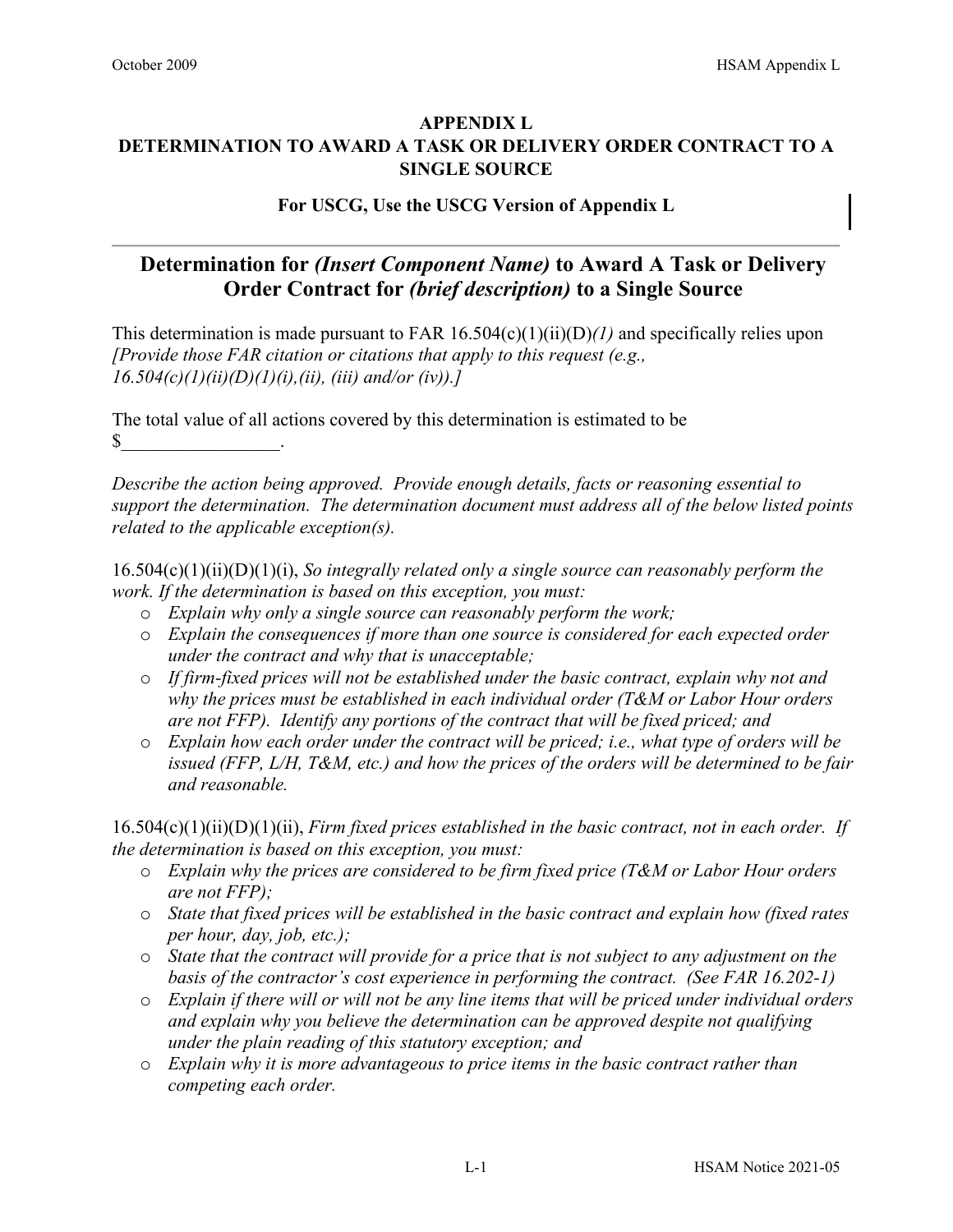16.504(c)(1)(ii)(D)(1)(iii), *Only one source is qualified and capable of performing at a reasonable price. If the determination is based on this exception, you must:* 

- o *Explain why only one source is capable of performing at a reasonable price;*
- o *Explain the consequences if more than one source is considered for each expected order under the contract;*
- o *If firm-fixed prices will not be established under the basic contract, explain why not and why the prices must be established in each individual order (T&M or Labor Hour orders are not FFP). Also, identify any portions of the contract that will be fixed priced; and*
- o *Explain how each order under the contract will be priced; i.e., what types of orders will be issued (FFP, L/H, T&M, etc.) and how the prices of the orders will be determined to be fair and reasonable.*

16.504(c)(1)(ii)(D)(1)(iv), *Necessary in the public interest due to exceptional circumstances. If the determination is based on this exception, you must:* 

- o *Explain what the exceptional circumstances are and why it is in the public's interest to make a single award;*
- o *Explain why there is no acceptable alternative to deal with the exceptional circumstance;*
- o *If firm-fixed prices will not be established under the basic contract, explain why not and why the prices must be established in each individual order (T&M or Labor Hour orders are not FFP). Also, identify any portions of the contract that will be fixed priced; and*
- o *Explain how each order under the contract will be priced; i.e., what types of orders will be issued (FFP, L/H, T&M, etc.) and how the prices of the orders will be determined to be fair and reasonable.*

*Additionally, regardless of which exception is cited, explain why making a single award is in the best interest of the Government and how making multiple awards would impact the organization. If it is argued that the organization would incur significant costs and/or create unnecessary delays by making multiple awards, fully explain why this is so and whether earlier or better advance procurement planning could be used in the future to mitigate such delays and costs.* 

I hereby determine that this procurement meets the requirements at FAR  $16.504(c)(1)(ii)(D)$  in that it meets the condition(s) of *[Insert one or more of the four FAR citations at*   $16.504(c)(1)(ii)(D)(1)(i) - (iv)$  that apply to this request. If more than one citation is applicable, *include each.]*, and, if necessary, will be made the subject of the Congressional notice required by  $16.504(c)(1)(ii)(D)(2)$ .

Recommended for Chief Procurement Officer Approval

(Name) Date Head of Contracting Activity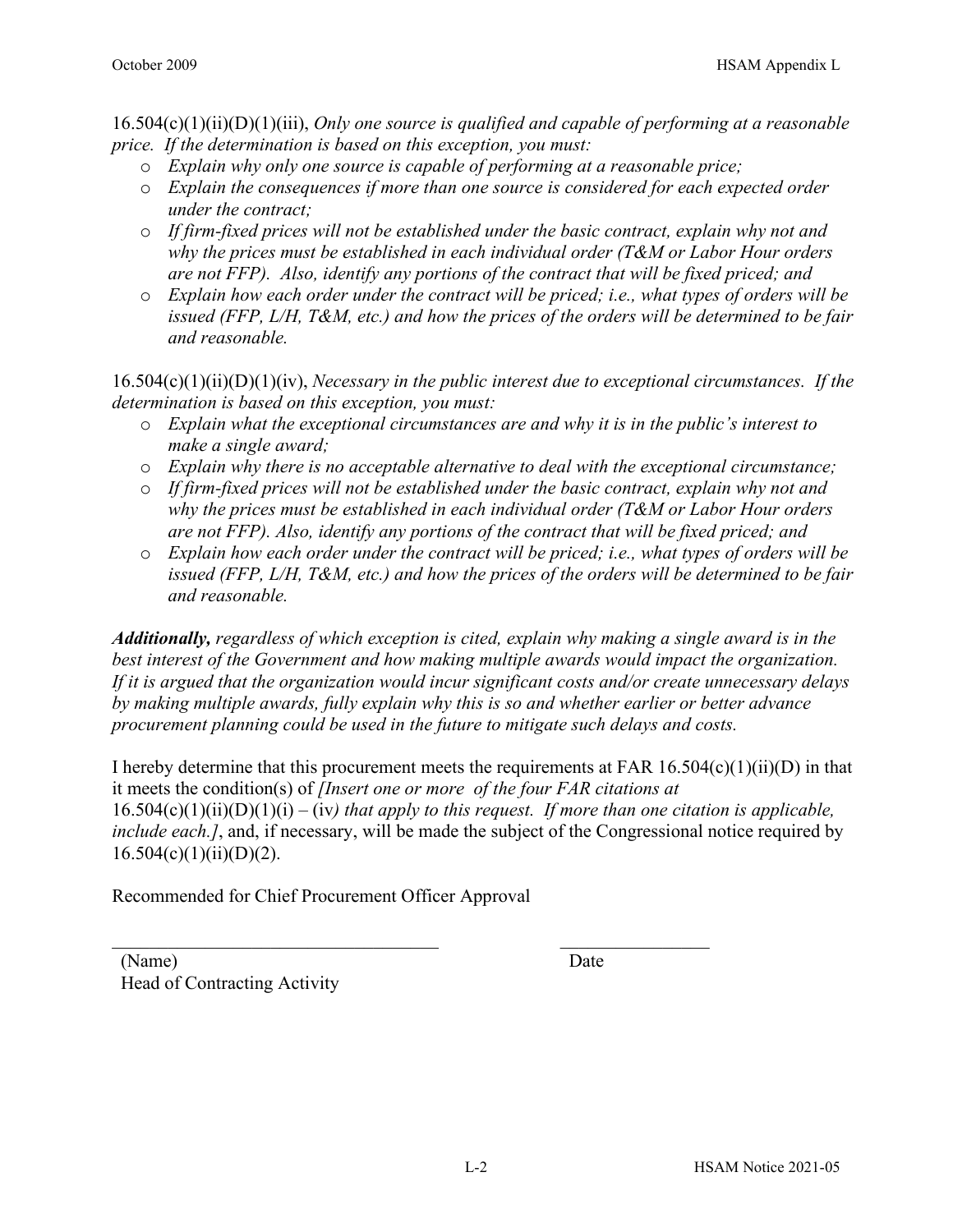By my making this determination in accordance with FAR 16.504(c)(1)(ii)(D), (Insert Component Name) is authorized under 41 U.S.C. 4103(d)(3) to acquire (Insert number or description of the procurement) via a single award task or delivery order contract.

\_\_\_\_\_\_\_\_\_\_\_\_\_\_\_\_\_\_\_\_\_\_\_\_\_\_\_\_\_\_\_\_\_\_ \_\_\_\_\_\_\_\_\_\_\_\_\_\_\_\_

(Name) Date Chief Procurement Officer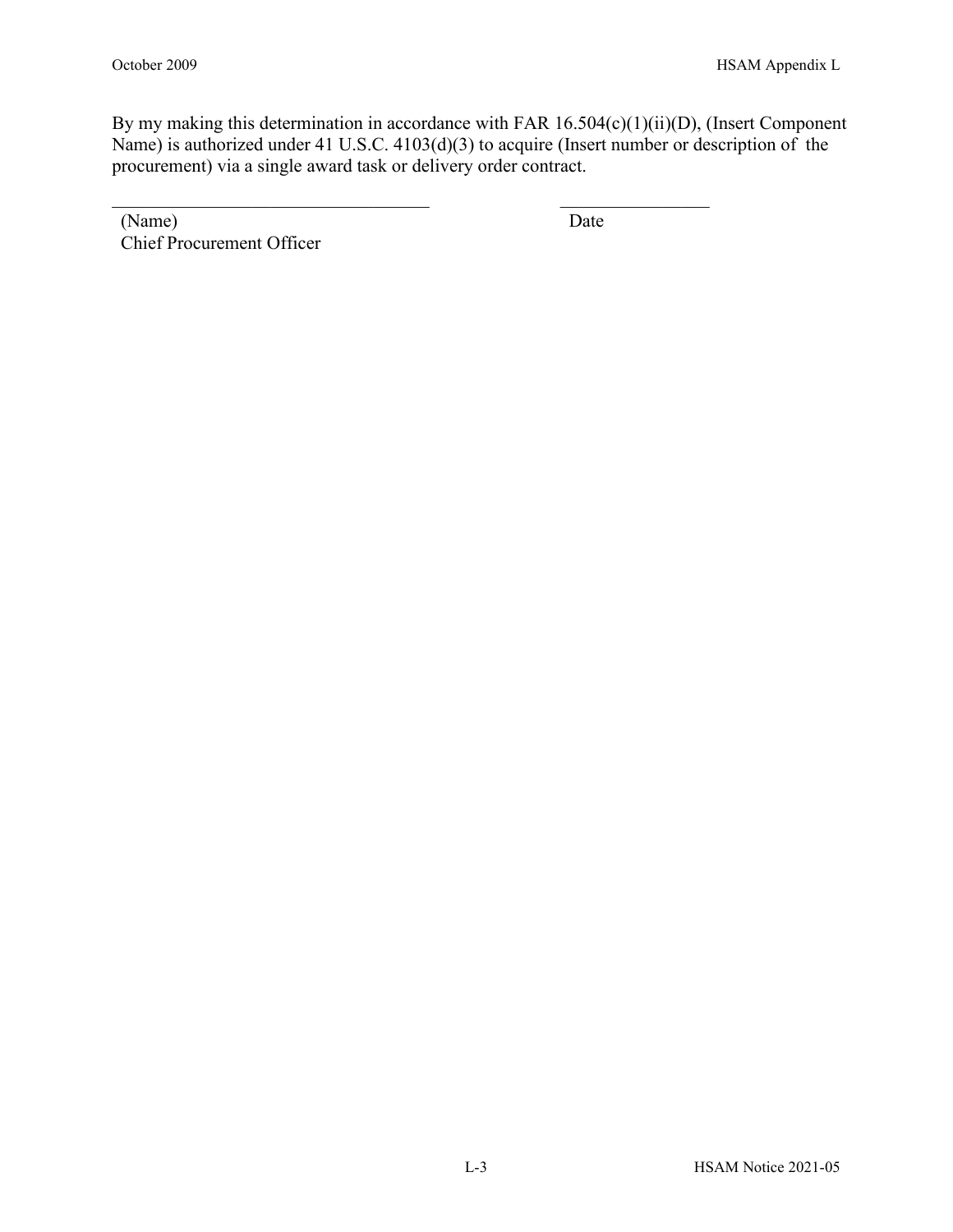### **APPENDIX L DETERMINATION TO AWARD A TASK OR DELIVERY ORDER CONTRACT TO A SINGLE SOURCE**

#### **(For USCG Only)**

# **Determination for United States Coast Guard to Award A Task or Delivery Order Contract for** *(brief description)* **to a Single Source**

*(Note: For U.S. Coast Guard, this determination is not required if a justification has been executed in accordance with FAR subpart 6.3 and HSAM 3006.3 - see HSAM 3016.504 (c)(1)(ii)(D)(3))*

This determination is made pursuant to 10 U.S.C. 2304a(d)(3)(A), as implemented by FAR 16.504(c)(1)(ii)(D)(1) and HSAM 3016.504(c)(1)(ii), based upon the following *(check the applicable citation(s))*:

\_\_\_ (i) the task or delivery orders expected under the contract are so integrally related that only a single source can efficiently perform the work;

\_\_\_ (ii) the contract provides only for firm, fixed price task orders or delivery orders for- (I) products for which unit prices are established in the contract; or (II) services for which prices are established in the contract for the specific tasks to be performed;

\_\_\_ (iii) only one source is qualified and capable of performing the work at a reasonable price to the government; or

\_\_\_ (iv) because of exceptional circumstances, it is necessary in the public interest to award the contract to a single source.

The total value of all actions covered by this determination is estimated to be  $\frac{\mathcal{S}}{\mathcal{S}}$  .

*Based upon the citation(s) selected above, describe the action being approved. Provide enough details, facts or reasoning essential to support the determination. The determination document must address all the below listed points related to the applicable exception(s).* 

10 U.S.C. 2304a(d)(3)(A)(i), *the task or delivery orders expected under the contract are so integrally related only a single source can efficiently perform the work. If the determination is based on this exception, you must:* 

- o *Explain why only a single source can efficiently perform the work;*
- o *Explain the consequences if more than one source is considered for each expected order under the contract and why that is unacceptable;*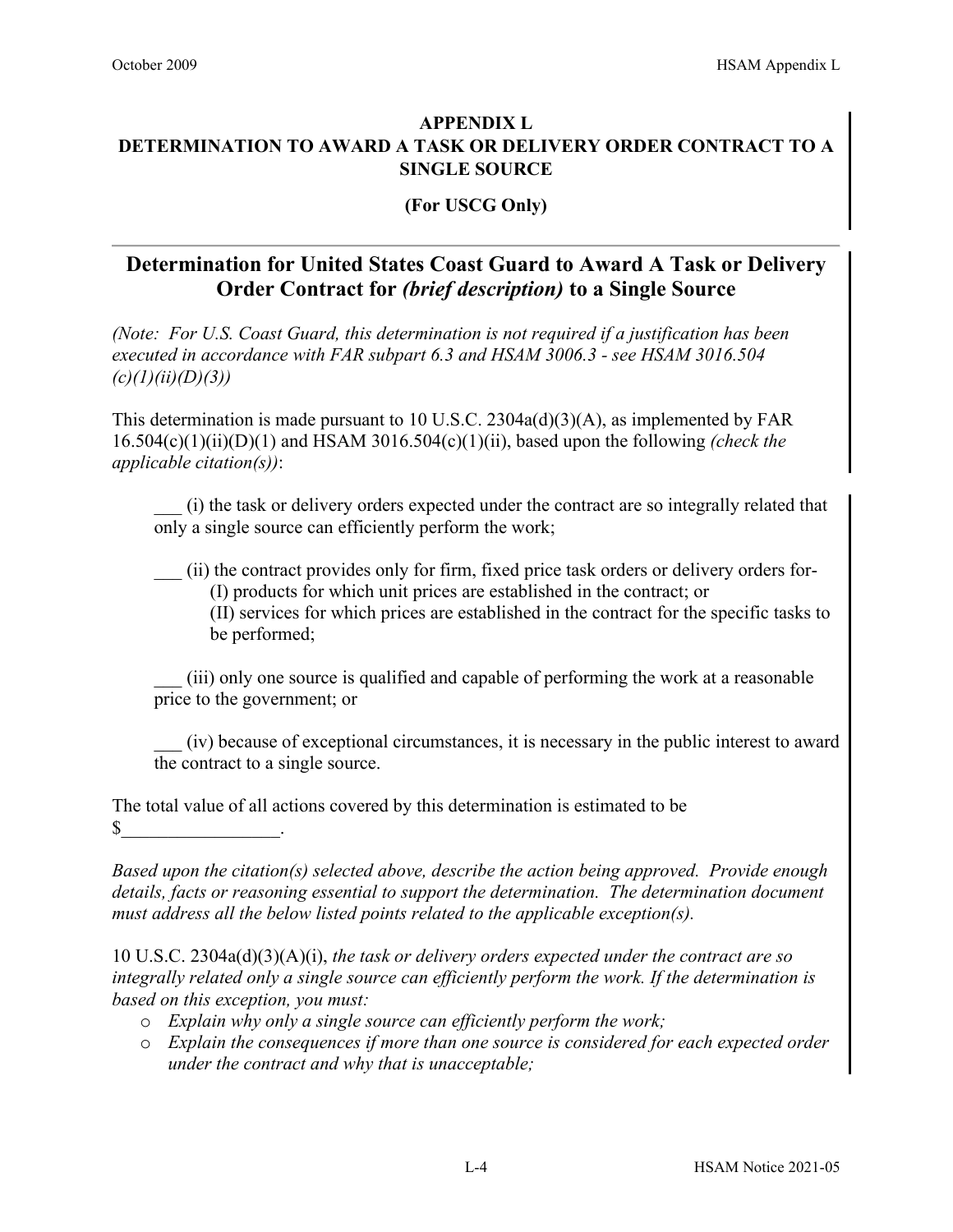- o *If firm-fixed prices will not be established under the basic contract, explain why not and why the prices must be established in each individual order (T&M or Labor Hour orders are not FFP). Identify any portions of the contract that will be fixed priced; and*
- o *Explain how each order under the contract will be priced; i.e., what type of orders will be issued (FFP, L/H, T&M, etc.) and how the prices of the orders will be determined to be fair and reasonable.*

10 U.S.C. 2304a(d)(3)(A)(ii), *the basic contract, and not the order, establishes the firm-fixed price(s) of the product or the task(s) performed. If the determination is based on this exception, you must:* 

- o *Explain why the prices are considered firm-fixed price (T&M or Labor Hour orders are not FFP);*
- o *State that fixed prices will be established in the basic contract and explain how (fixed rates per hour, day, job, etc.);*
- o *State that the contract will provide for a price that is not subject to any adjustment based on the contractor's cost experience in performing the contract. (See FAR 16.202-1)*
- o *Explain if there will or will not be any line items that will be priced under individual orders and explain why you believe the determination can be approved despite not qualifying under the plain reading of this statutory exception; and*
- o *Explain why it is more advantageous to price items in the basic contract rather than competing each order.*

10 U.S.C. 2304a(d)(3)(A)(iii), *only one source is qualified and capable of performing at a reasonable price. If the determination is based on this exception, you must:*

- o *Explain why only one source is capable of performing at a reasonable price;*
- o *Explain the consequences if more than one source is considered for each expected order under the contract;*
- o *If firm-fixed prices will not be established under the basic contract, explain why not and why the prices must be established in each individual order (T&M or Labor Hour orders are not FFP). Also, identify any portions of the contract that will be fixed priced; and*
- o *Explain how each order under the contract will be priced; i.e., what types of orders will be issued (FFP, L/H, T&M, etc.) and how the prices of the orders will be determined to be fair and reasonable.*

10 U.S.C. 2304a(d)(3)(A)(iv), *necessary in the public interest due to exceptional circumstances. If the determination is based on this exception, you must:* 

- o *Explain what the exceptional circumstances are and why it is in the public's interest to make a single award;*
- o *Explain why there is no acceptable alternative to deal with the exceptional circumstance;*
- o *If firm-fixed prices will not be established under the basic contract, explain why not and why the prices must be established in each individual order (T&M or Labor Hour orders are not FFP). Also, identify any portions of the contract that will be fixed priced; and*
- o *Explain how each order under the contract will be priced; i.e., what types of orders will be issued (FFP, L/H, T&M, etc.) and how the prices of the orders will be determined to be fair and reasonable.*